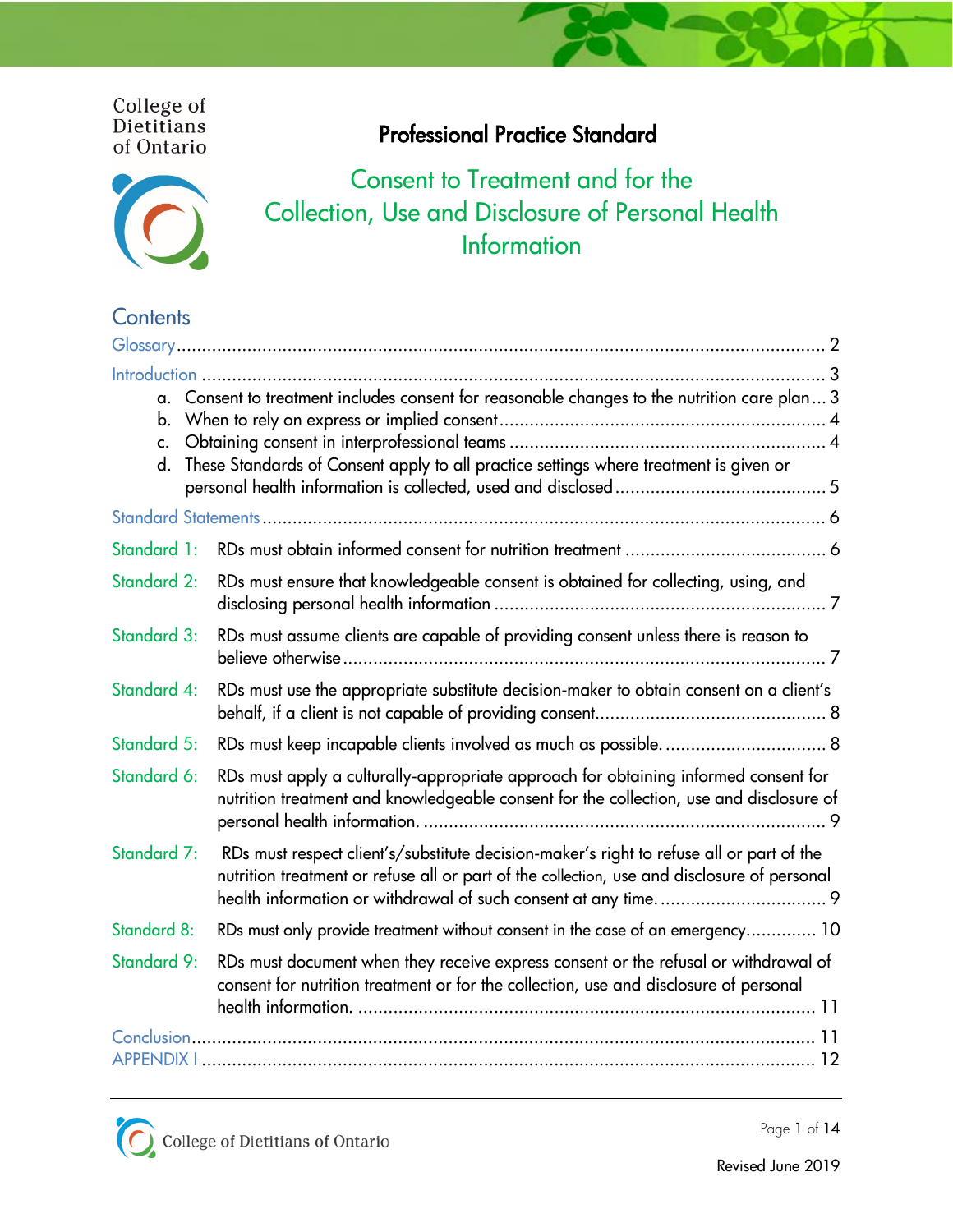# <span id="page-1-0"></span>**Glossary**

<span id="page-1-2"></span>Informed consent to treatment: "A consent to treatment is informed if, before giving it,

- a) the person received the information<sup>[1](#page-1-1)</sup> that a reasonable person in the same circumstances would require in order to make a decision about the treatment; and
- b) the person received responses to his or her requests for additional information about those matters." ([Health Care Consent Act, 1996](https://www.ontario.ca/laws/statute/96h02))

Express consent: Refers to consent that is direct and given explicitly, either orally or in writing.

Implied consent: Refers to consent that may be inferred from the words or behaviour of an individual such that a reasonable person would believe that consent has been given, although no direct or explicit words of agreement have been given.

Knowledgeable consent: Consent for the "collection, use or disclosure of personal health information about an individual if it is reasonable in the circumstances to believe that the individual knows,

- a) the purposes of the collection, use or disclosure, as the case may be; and
- b) that the individual may give or withhold consent." ([Personal Health Information Protection Act, 2004](https://www.ontario.ca/laws/statute/04p03))

**Emergency:** There is an emergency if the person for whom the treatment is proposed is apparently experiencing severe suffering or is at risk of sustaining serious bodily harm if the treatment is not administered promptly. ([Health Care Consent Act, 1996](http://www.ontario.ca/laws/statute/96h02))

Nutrition Assessment: Determining an individual's nutritional status for the purpose of establishing nutritional requirements. Methods may include a review of the client health record for medical history, eating patterns, biochemical and anthropometric indices, discussions with clients/substitute decision-makers/caregivers related to nutrition status/intake, and physical assessments to determine clinical condition(s) related to nutritional health.

Personal Health Information: Identifying information about an individual in oral or recorded form if the information relates to the physical or mental health of the individual, providing health care to the individual, payments or eligibility for health care for the individual, the individual's health number and identification of the individual's substitute decision-maker [\(Personal Health Information Protection Act, 2004\)](https://www.ontario.ca/laws/statute/04p03).

Treatment: "Anything that is done for a therapeutic, preventive, palliative, diagnostic, cosmetic or other healthrelated purpose, and includes a course of treatment, plan of treatment or community treatment plan." (*Health* [Care Consent Act, 1996](http://www.ontario.ca/laws/statute/96h02)) Outside of a chart review, the College has confirmed through legal interpretation that this definition of *treatment* includes nutrition assessments.

<span id="page-1-1"></span> $^1$  The information must include the: nature of the treatment; expected benefits of the treatment; material risks and side effects of the treatment; alternative courses of action; and likely consequences of not having the treatment ([Health Care Consent Act, 1996](https://www.ontario.ca/laws/statute/96h02)).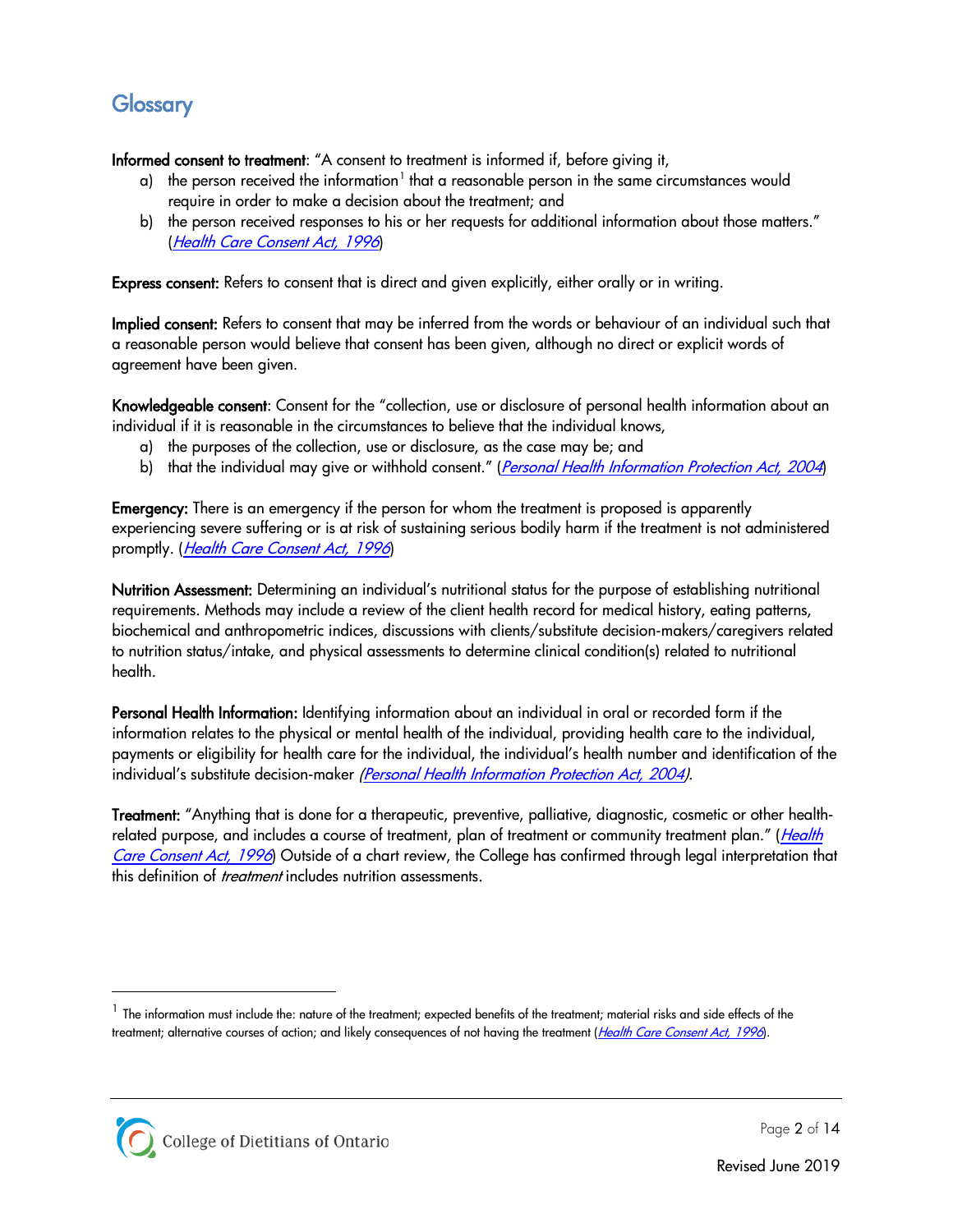# <span id="page-2-0"></span>**Introduction**

In keeping with the *[Health Care Consent Act,](http://www.ontario.ca/laws/statute/96h02) 1996* (HCCA), and the *Personal Health Information* [Protection Act,](http://www.ontario.ca/laws/statute/04p03?search=personal+health+information+protection+act) 2004 (PHIPA), as health practitioners, Registered Dietitians (RDs) have a legal and professional responsibility to obtain informed consent for nutrition treatment and knowledgeable consent for collecting, using and disclosing personal health or other confidential information. This professional obligation is also articulated in the College's [Professional Misconduct Regulation](http://www.ontario.ca/laws/regulation/930680).

The fundamental principles and laws about consent are all based on respect for a client's right to make informed decisions about their health care and personal health information. Obtaining consent is iterative; it's a process that may involve one or more health practitioners in one or more conversations with the client or their substitute decision-maker at different times as the client's care progresses. True informed and/or knowledgeable consent is at the heart of client-centred care.



# <span id="page-2-1"></span>a. Consent to treatment includes consent for reasonable changes to the nutrition care plan.

RDs can obtain consent for a multi-faceted nutrition treatment plan that includes several components (e.g. diet, supplements, and/or texture). Once consent has been obtained for the plan, RDs can assume they have consent for changes, provided the nature, expected benefits, risks, and side effects of the original treatment do not significantly differ. This is explicitly outlined in Section 12 of the HCCA which states:

"Unless it is not reasonable to do so in the circumstances, a health practitioner is entitled to presume that consent to a treatment includes, (a) consent to variations or adjustments in the treatment, if the nature, expected benefits, material risks and material side effects of the changed treatment are not significantly different from the nature, expected benefits, material risks and material side effects of the original treatment; and (b) consent to the continuation of the same treatment in a different setting, if there is no significant change in the expected benefits, material risks or material side effects of the treatment as a result of the change in the setting in which it is administered."

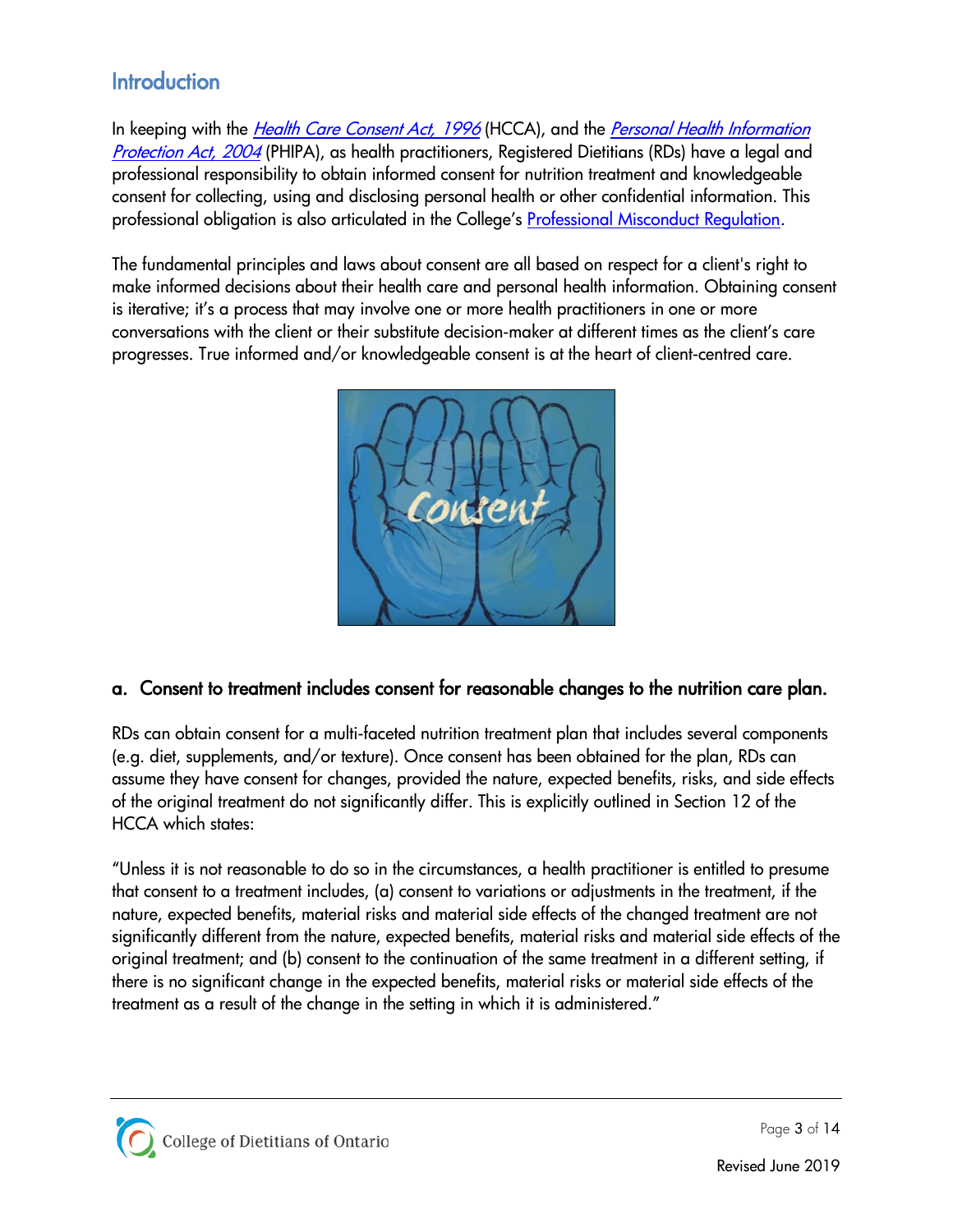# <span id="page-3-0"></span>b. When to rely on express or implied consent.

RDs can rely on express (oral or written) or implied consent. Based on professional judgment, the type of consent obtained (express or implied) will usually depend on the context in which the treatment is provided and the degree of risk to the client for following or refusing treatment or for the collection, use and disclosure of personal health information.

Unless otherwise specified, RDs have implied consent to screen or review client health records as part of the nutrition assessment process. Under PHIPA, this is permitted as the information was received and will be used for the purpose of providing health care to the individual. This is referred to sharing personal health information within the 'Circle of Care.' At their discretion, RDs may inform clients/substitute decision-makers of the health care providers within the Circle of Care with whom their personal health information may be shared without express consent.



# <span id="page-3-1"></span>c. Obtaining consent in interprofessional teams.

The delivery of dietetic services is often done in collaboration with other health care providers. The HCCA states that if a treatment plan is proposed for a client, one health practitioner may obtain consent on behalf of all practitioners involved in the treatment plan. Therefore, RDs can rely on another practitioner to obtain consent for nutrition treatment (which may include assessments) that is part of a treatment plan, so long as this other practitioner is sufficiently knowledgeable about the treatment.

In interprofessional teams, if another provider proposes nutrition treatment and obtains informed consent, RDs should be reasonably confident that adequate informed consent has been obtained prior to providing any nutrition treatment.

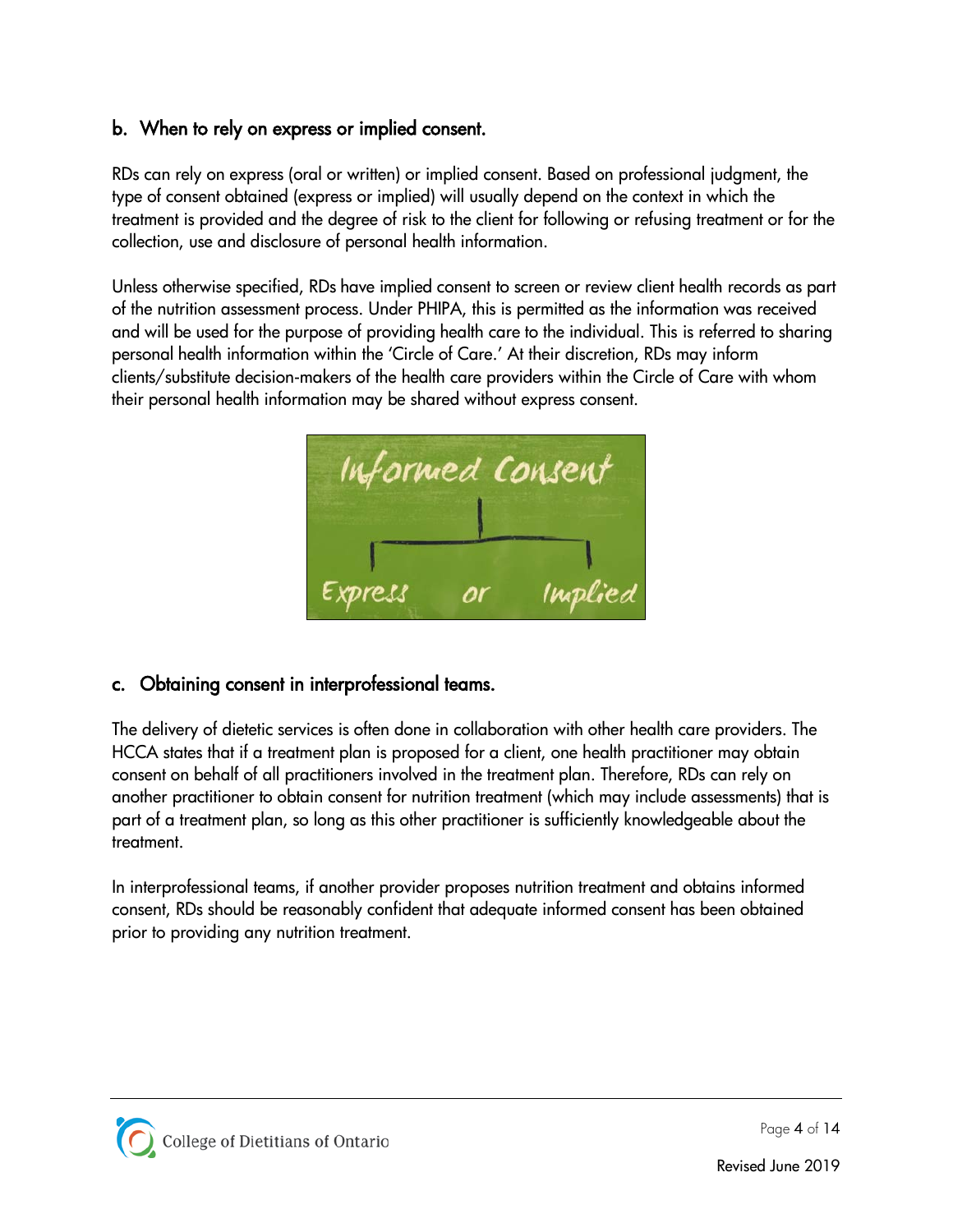

# <span id="page-4-0"></span>d. These Standards of Consent apply to all practice settings where treatment is given or personal health information is collected, used and disclosed.

The Standards of Consent apply to all practice settings where treatment is given or personal health information is collected, used and disclosed. However, as each area of dietetic practice has its own unique characteristics the specific application of the Standard Statements will depend on the practice setting and whether an RD works in an individual or team-based environment. In addition to complying with the College's Standards for Consent, organizational policies and protocols for obtaining consent should also be followed by RDs in their workplace.

<span id="page-4-2"></span>The [Standard Statements](#page-4-2) below articulate the minimum level of performance expected from RDs for obtaining informed consent for nutrition assessment, initial treatment, for making significant changes to existing treatment plans, and for collecting, using and disclosing personal health or other confidential information.



<span id="page-4-1"></span>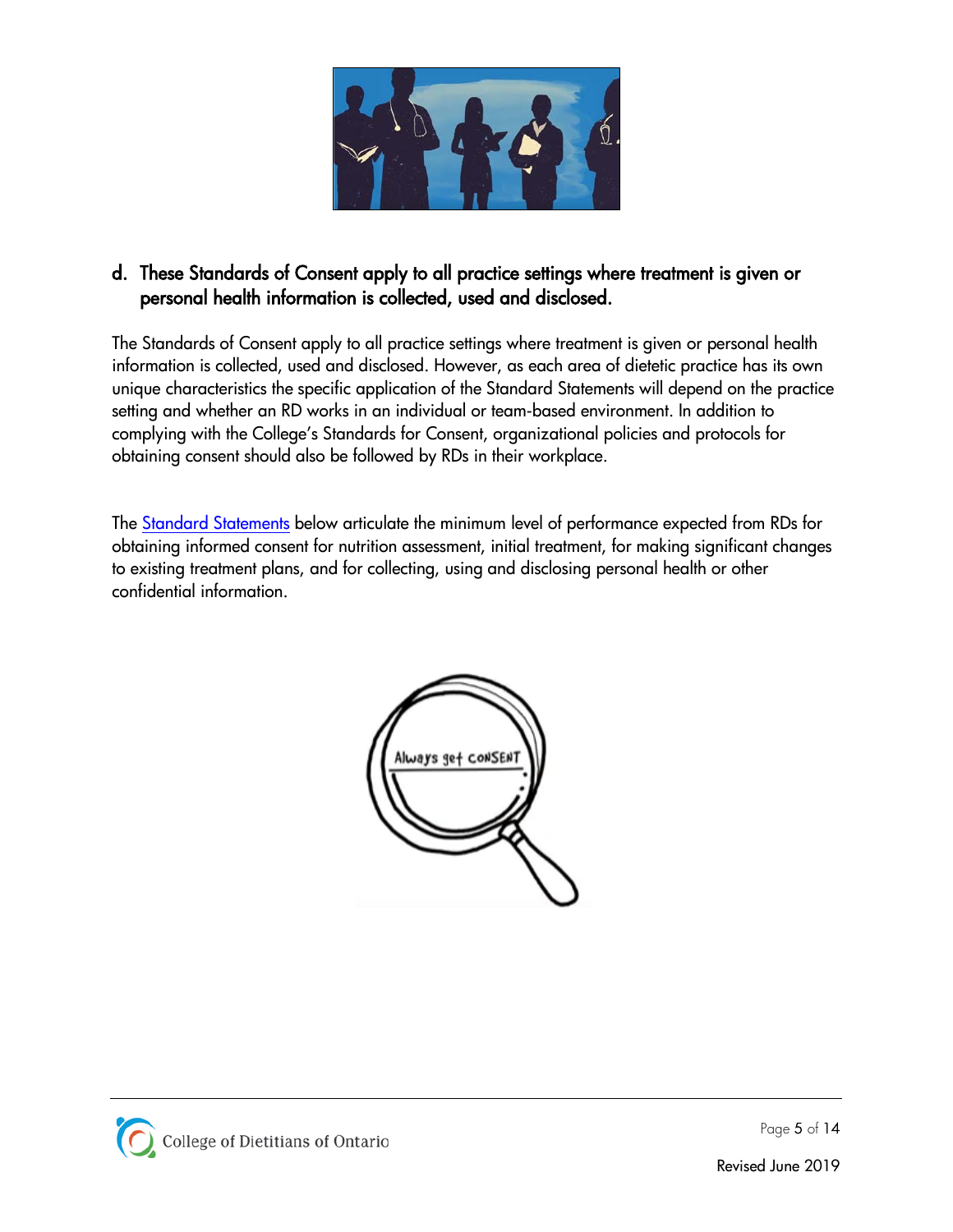# Standard Statements

# <span id="page-5-0"></span>Standard 1: RDs must obtain informed consent for nutrition treatment.

- I. RDs obtain informed consent for:
	- a) Nutrition treatment; and
	- b) Significant changes to nutrition treatment plans, different from the nature, expected benefits, material risks and material side effects of the original treatment.
- II. RDs exercise professional judgment to determine when informed consent can be express (oral or written) or implied.
- III. RDs discuss the following with clients/substitute decision-makers to obtain informed consent for nutrition treatment:
	- a) The nature of the treatment being proposed;
	- b) Who will be providing the treatment;
	- c) Reasons for the treatment;
	- d) Material effects, risks and side-effects of the treatment;
	- e) Alternatives to the treatment;
	- f) Consequences of declining the treatment;
	- g) The right to refuse or withdraw consent at any time; and
	- h) Specific questions or concerns expressed by the client/substitute decision-maker.
- IV. When another health care practitioner proposes nutrition treatment and obtains informed consent, RDs must:
	- a) Be reasonably confident that the practitioner obtained informed consent;
	- b) Obtain informed consent if it is determined that the informed consent process for treatment was incomplete; and
	- c) Answer any additional questions that clients/substitute decision-makers may have regarding the nutrition treatment being proposed.
- V. RDs recognize the limits of their knowledge and seek out additional information and/or consult with other health care practitioners to ensure informed consent for nutrition treatment is obtained.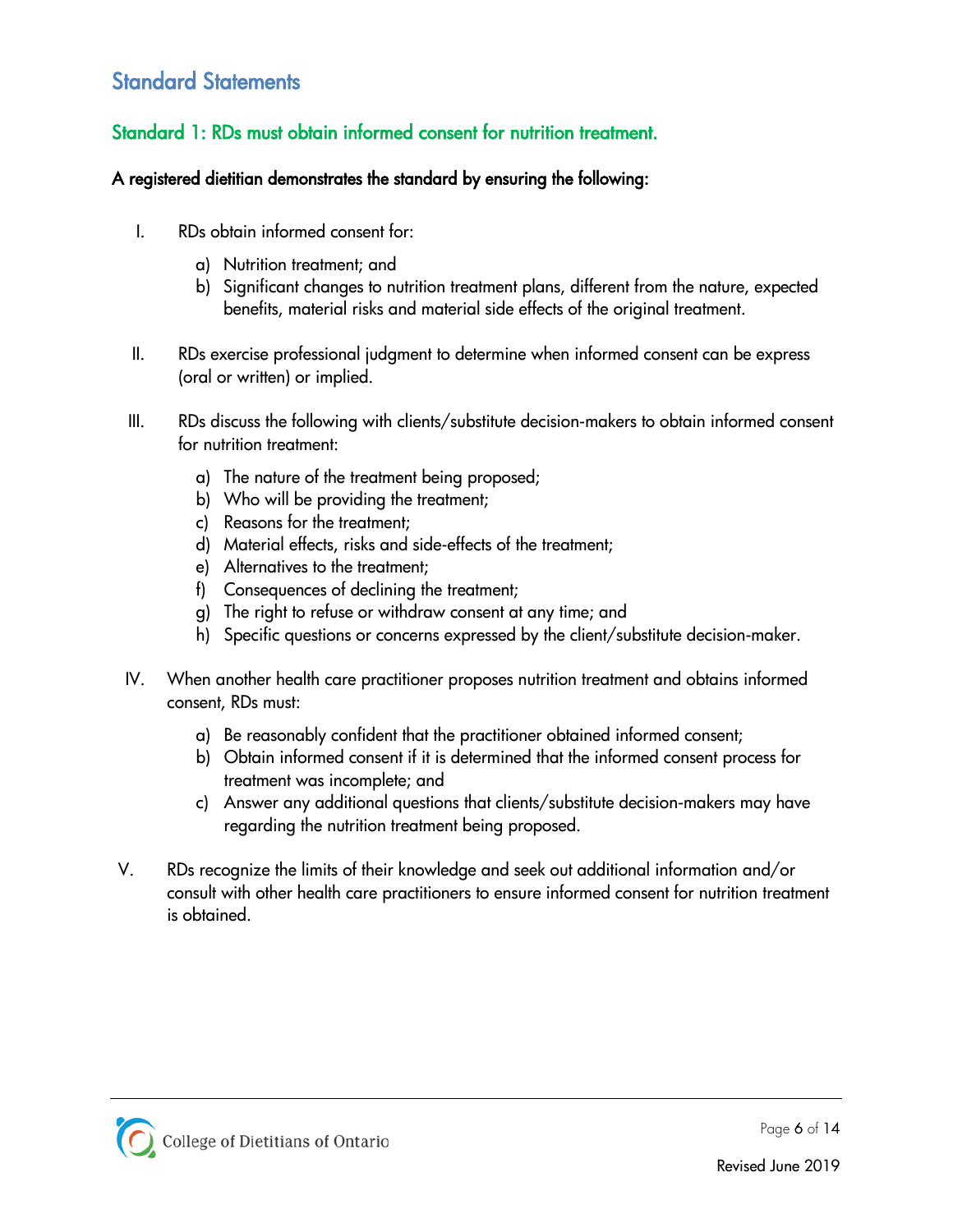# <span id="page-6-0"></span>Standard 2: RDs must ensure that knowledgeable consent is obtained for collecting, using, and disclosing personal health information.

# A registered dietitian demonstrates the standard by ensuring the following:

- I. RDs discuss with clients/substitute decision-makers:
	- a) The purpose and method of the collection, use, and disclosure of personal health information;
	- b) The legal authority (e.g. voluntary, contractual, legislative provision) for the collection, use, and disclosure of personal health information, as appropriate; and
	- c) If the client/substitute decision-maker refuses to consent to the collection, use and/or disclosure of personal health information, the potential risks of not consenting, as applicable.
- II. RDs exercise professional judgment to determine when knowledgeable consent can be express (oral or written) or implied.
- III. RDs obtain knowledgeable consent directly or verify that another member of the health care team obtained knowledgeable consent for the collection, use and disclosure of personal health information.
- IV. RDs apply the concept of the lock-box provision when a client/substitute decision-maker has requested information not be disclosed to another health care provider, group of health care providers, or other third party.

# <span id="page-6-1"></span>Standard 3: RDs must assume clients are capable of providing consent unless there is reason to believe otherwise.

- I. RDs understand that the ability to provide consent is [based on capacity,](https://www.collegeofdietitians.org/resources/professional-practice/consent-to-treatment/consent-to-treatment-based-on-capacity,-not-age-(2.aspx) not age.
- II. In assessing capacity to consent, RDs determine if clients understand the information that is relevant to making a decision and whether the client appreciates the reasonably foreseeable consequences of a decision or lack of decision.
- III. RDs recognize that clients may be incapable of providing consent to some treatments and for the collection, use and disclosure of personal health information and capable with respect to others.
- IV. RDs recognized that clients may be incapable of providing consent at one time and capable at another.

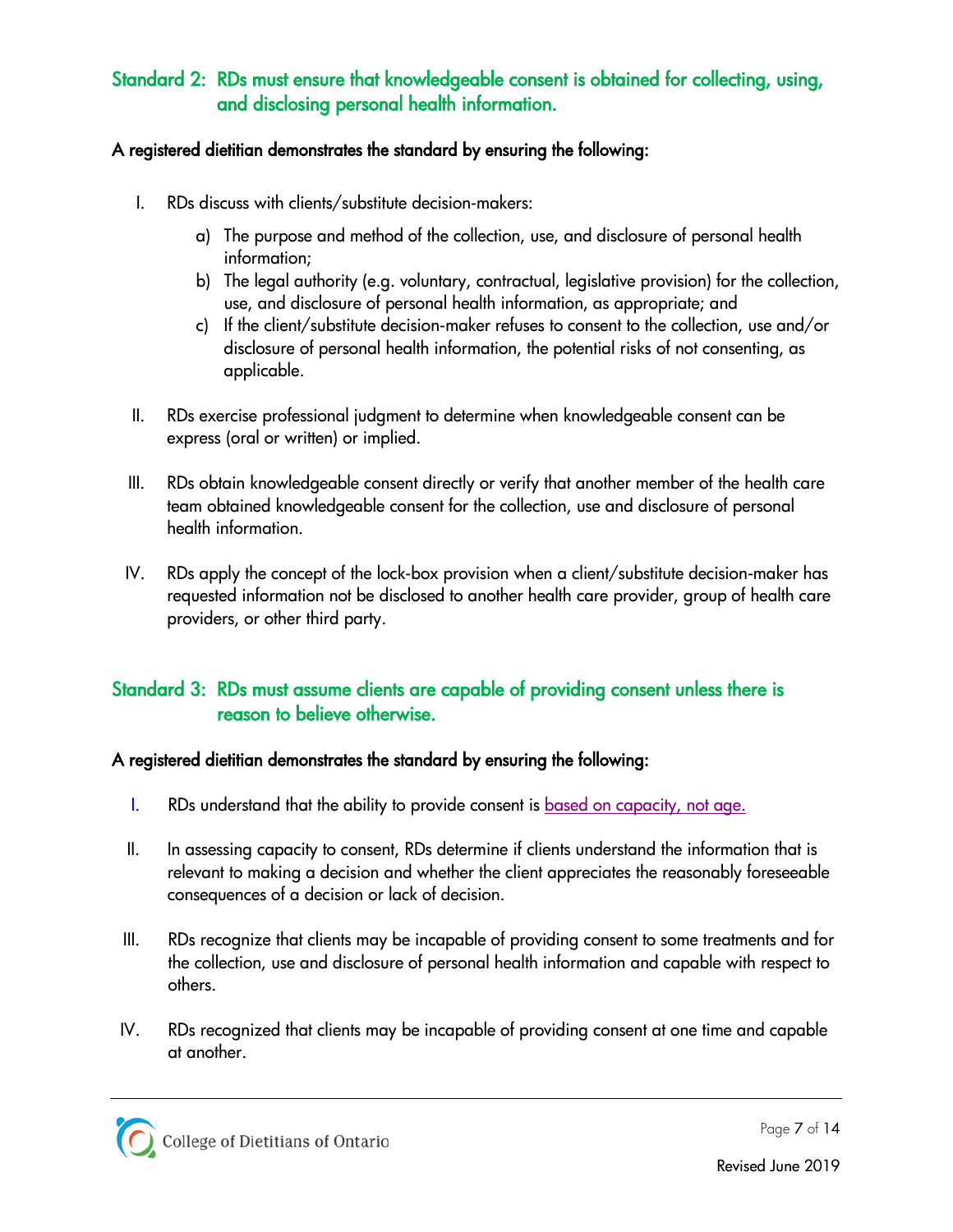# <span id="page-7-0"></span>Standard 4: RDs must use the appropriate substitute decision-maker to obtain consent on a client's behalf, if a client is not capable of providing consent.

## A registered dietitian demonstrates the standard by ensuring the following:

- I. RDs determine if the client has a designated Power of Attorney for Personal Care or substitute decision-maker established on record to provide consent on the client's behalf.
- II. RDs collaborate with the health care team (as applicable) to:
	- a) Identify the highest-ranked substitute decision-maker as outlined in [Appendix I;](#page-11-0)
	- b) Verify that the substitute decision-maker is willing, capable and available to provide, withdraw or refuse consent;
	- c) Where there are no other substitute decision-makers available, assist with the application of a client's friend (as applicable) to the Consent and Capacity Board to be appointed as a client's representative for personal care decisions; and/or
	- d) Contact the Office of the Public Guardian and Trustee, Ontario if there is no family member or representative available to be appointed as a substitute decision-maker.
- III. RDs communicate with the substitute decision-maker to obtain informed consent/refusal for nutrition treatment and knowledgeable consent for the collection, use and disclosure of personal health information.

# <span id="page-7-1"></span>Standard 5: RDs must keep incapable clients involved as much as possible.

- I. Where possible, inform incapable clients that they require a substitute decision-maker to assist them in understanding the proposed nutrition treatment and the purpose of the collection, use and disclosure of personal health information, and that their substitute decision-maker will be responsible for these decisions.
- II. Inform clients of their substitute decision-maker's name.
- III. Involve incapable clients, to the extent possible, in discussions with the substitute decisionmaker.
- IV. If clients express concern, RDs collaborate with the health care team (as applicable) to inform clients of their rights to apply to the Consent and Capacity Board for:
	- a) The appointment of an alternate substitute decision-maker; and
	- b) To appeal findings of incapacity.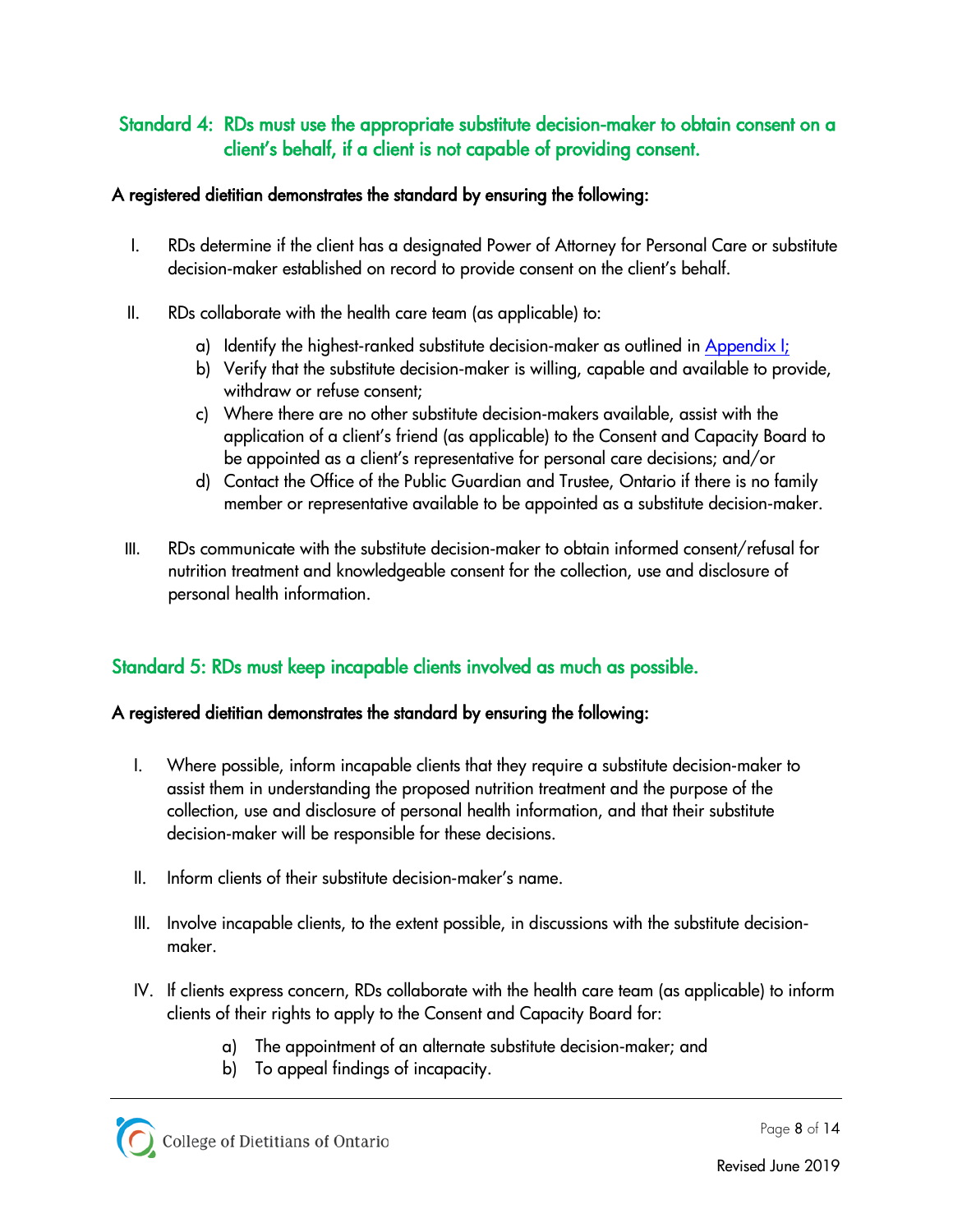# <span id="page-8-0"></span>Standard 6: RDs must apply a culturally appropriate approach for obtaining informed consent for nutrition treatment and knowledgeable consent for the collection, use and disclosure of personal health information.

## A registered dietitian demonstrates the standard by ensuring the following:

- I. RDs strive to understand the client's cultural beliefs and values in relation to health and nutrition treatment to facilitate an unbiased approach for obtaining informed and knowledgeable consent;
- II. RDs clarify with clients/substitute decision-makers, as applicable, whether their cultural practices involve other people in making consent decisions (e.g. spouse, parent, child, friend, spiritual leader, other);
- III. RDs use language interpreters, as necessary, to assist in the informed and knowledgeable consent process;
- IV. RDs use relevant audio-visual materials to assist in the informed and knowledgeable consent process, as appropriate; and
- V. RDs exercise sensitivity, respect and understanding of the varying age and cross-cultural communication needs and practices among clients/substitute decision-makers.

# <span id="page-8-1"></span>Standard 7: RDs must respect client's/substitute decision-maker's right to refuse all or part of the nutrition treatment or refuse all or part of the collection, use and disclosure of personal health information or withdrawal of such consent at any time.

# A registered dietitian demonstrates the standard by ensuring the following:

- I. Where clients/substitute decision-makers refuse or withdraw their consent, RDs:
	- a) Ensure the client or substitute decision-maker understands the implications of refusing or withdrawing consent;
	- b) When consent to treatment is withdrawn, RDs discontinue the intervention as soon as possible and advise the client or substitute decision-maker on any necessary steps to stop the treatment safely; and
	- c) Respect the client's or substitute decision-makers choice to refuse or withdraw consent, provided the consent is informed. [∗](#page-8-2)

 $\ddot{\phantom{a}}$ 

<span id="page-8-2"></span><sup>∗</sup> Except under s. 37 of the HCCA which permits a health practitioner to apply to the Consent & Capacity Board if they are of the opinion that the substitute decision-maker is not acting in the client's best interests.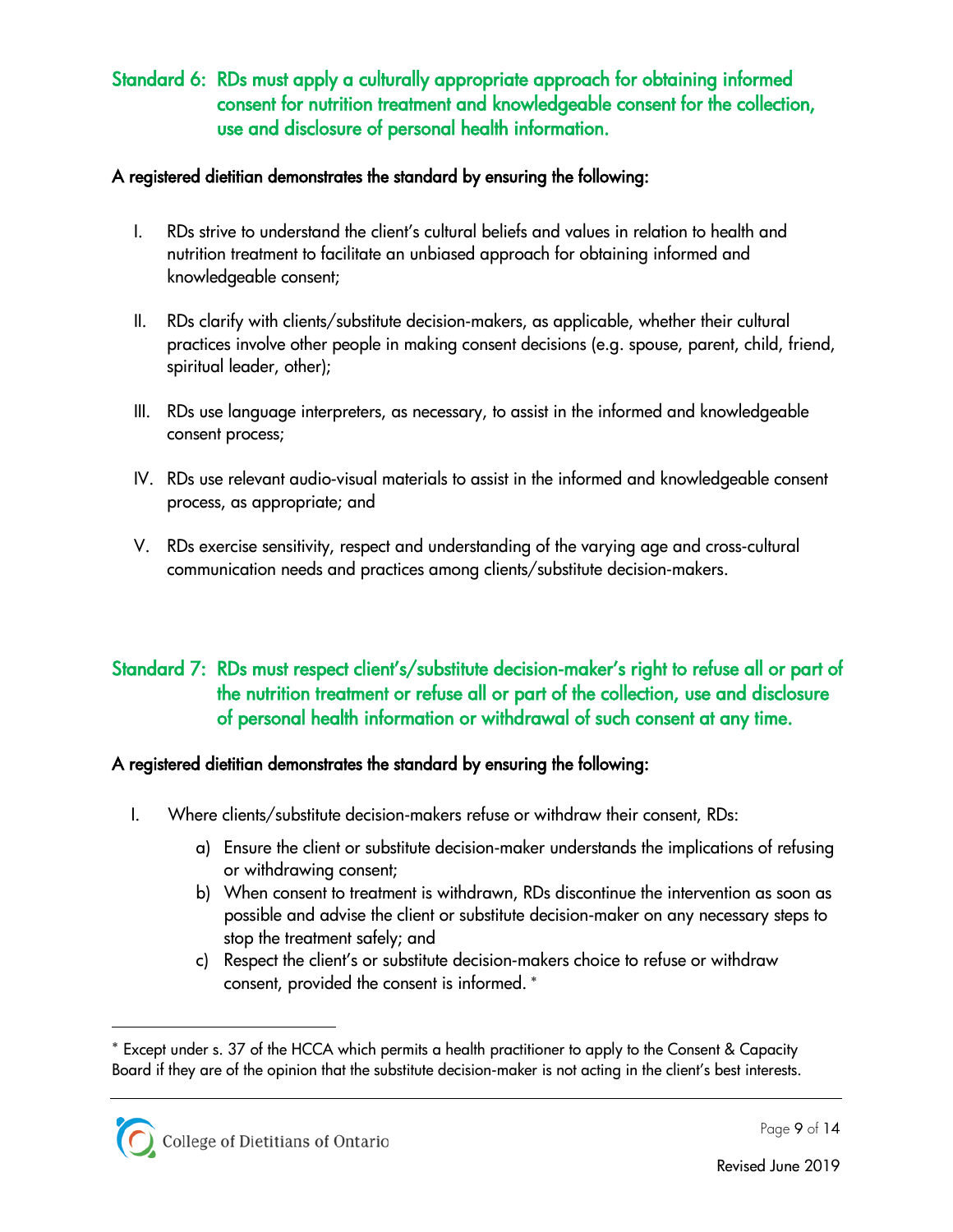# <span id="page-9-0"></span>Standard 8: RDs must only provide treatment without consent in the case of an emergency.

- I. RDs understand the definition of [emergency](#page-1-2) under the HCCA.
- II. RDs recognize that under the HCCA emergency treatment may be provided without consent to incapable clients if:
	- a) There is an emergency; and
	- b) The delay required to obtain a consent or refusal from the substitute decision-maker will prolong the suffering of the client or will put the client at risk of sustaining serious bodily harm.
- III. RDs recognize that under the HCCA emergency treatment may be provided without consent to capable clients if:
	- a) There is an emergency;
	- b) The communication required for the client to give or refuse consent to the treatment cannot take place because of a language barrier or because the client has a disability that prevents the communication from taking place;
	- c) Steps that are reasonable in the circumstances have been taken to find a practical means of enabling the communication to take place, but no such means have been found;
	- d) The delay required to find a practical means of enabling the communication to take place will prolong the suffering of the client or will put the client at risk of sustaining serious bodily harm; and
	- e) There is no reason to believe that the client does not want the treatment.
- IV. Where RDs provide treatment in an emergency to an incapable client, they (or another member of the health care team) obtain consent to subsequent treatment from the substitute decision-maker at the earliest available opportunity.
- V. Where RDs provide treatment in an emergency to a capable client, and the client is subsequently incapable of providing consent on a temporary or go-forward basis, they (or another member of the health care team) identify a substitute decision-maker at the earliest available opportunity.
- VI. RDs document when they provide treatment without consent in the case of an emergency.

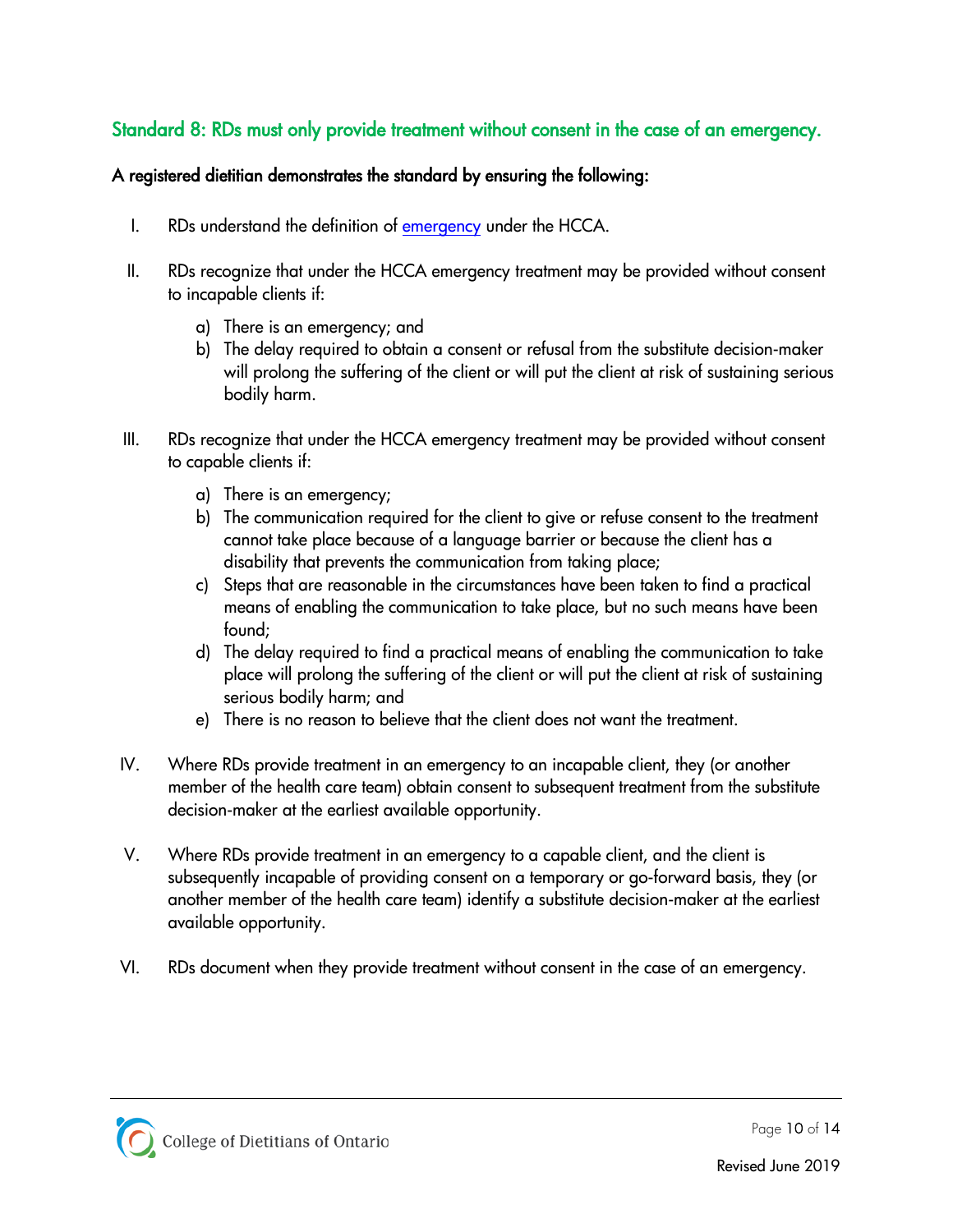# <span id="page-10-0"></span>Standard 9: RDs must document when they receive express consent or the refusal or withdrawal of consent for nutrition treatment or for the collection, use and disclosure of personal health information.

#### A registered dietitian demonstrates the standard by ensuring the following:

- I. When documenting express consent or the refusal or withdrawal of consent for nutrition treatment or knowledgeable consent for the collection, use and disclosure of personal health information, RDs include in the health record:
	- a) A note about the consent;
	- b) The reasons why the client or substitute decision-maker is refusing or withdrawing consent (as applicable);
	- c) A consent form (as applicable), that is dated and signed by the client/substitute decision-maker; and/or
	- d) A consent policy/procedure or a guideline (as applicable) that is referenced in the client's health record.
- II. RDs use their professional judgment to determine when implied consent should be documented for nutrition treatment or for the collection, use and disclosure of personal health information.

# <span id="page-10-1"></span>**Conclusion**

RDs must understand the legal and professional requirements for consent to treatment as well as for the collection, use and disclosure of personal health/confidential information. It is expected that all RDs will comply with the Professional Practice Standard for Consent to Treatment and for the Collection, Use and Disclosure of Personal Health Information when practising dietetics.

RDs are required to practice within their individual level of competence and meet the Standards that are relevant to their practice environment and practice functions. Where RDs fall below the College's expectations, Standards of Professional Practice will be used as a basis for quality assurance assessments or investigations and may guide the development of remediation plans.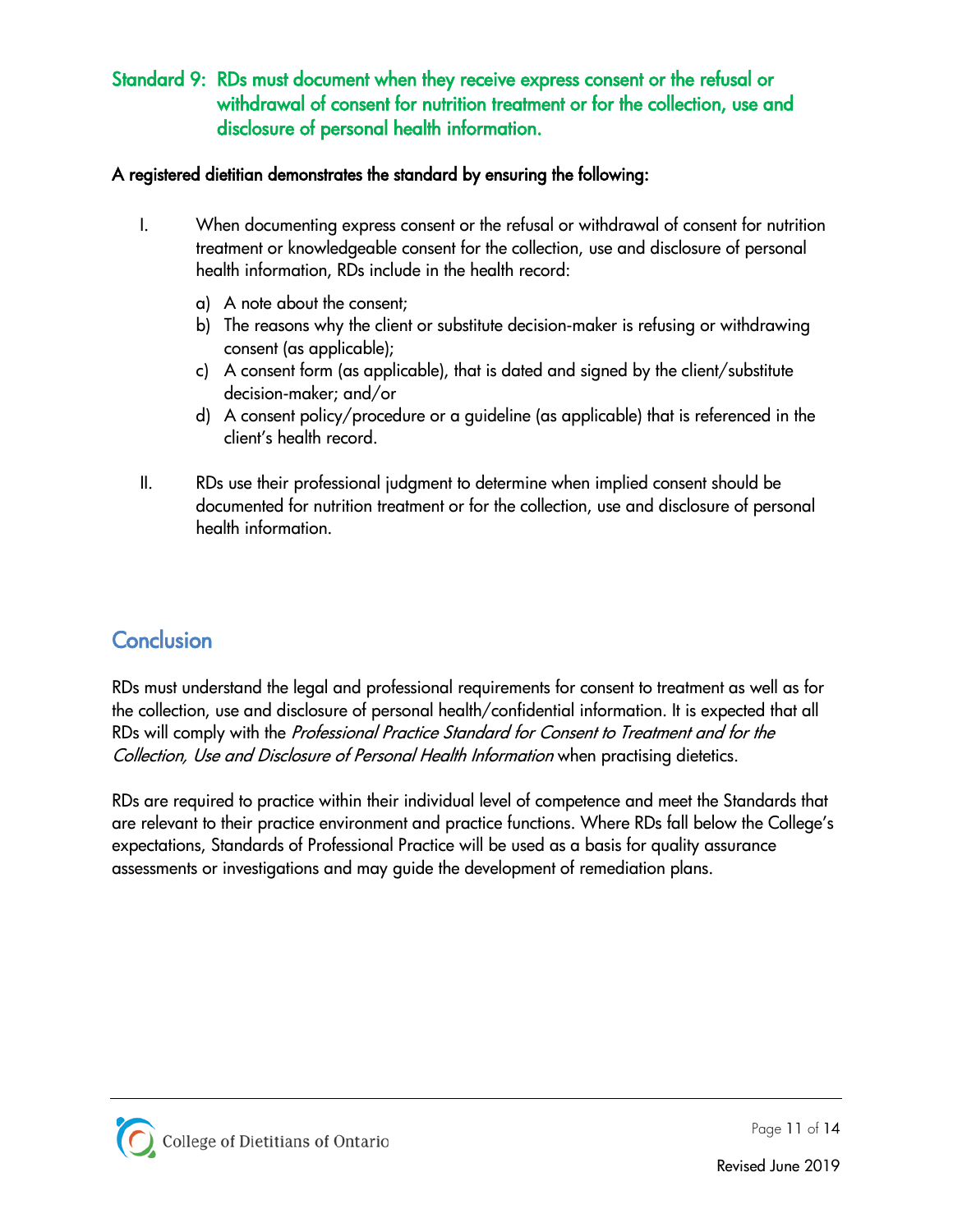# <span id="page-11-0"></span>APPENDIX I

When a client is incapable of giving consent, it must be obtained from a substitute decision-maker, unless there is an emergency.

The substitute decision-maker must:

- Be capable;
- Be at least 16 years old (unless the substitute decision-maker is the parent of the client);
- Not be prohibited by court order or separation agreement from having access to the incapable person or giving or refusing consent on his or her behalf;
- Be available and willing to make the decision; and
- Act in accordance with either the last capable wishes of the client, if any, or in the best interests of the client.<sup>1,2</sup>

# Substitute Decision-Makers Ranked Highest to Lowest:  $^{\text{!}}$

- 1. Guardian of the person appointed by the courts, if the person has the authority to give or refuse consent to treatment;
- 2. Attorney for personal care conferred by a written form when the client was capable;
- 3. Consent and Capacity Board appointed representative;
- 4. Spouse or partner;
- 5. Child or parent (custodial parent if the child is a minor);
- 6. Access parent (if the child is a minor);
- 7. Brother or sister;
- 8. Any other relative;
- 9. Public Guardian and Trustee.

Where a substitute decision-maker from the first three on this list is available and willing to make the decision, then he or she must be used. At the family level, any available substitute on the list can be relied upon, as long as no same or higher-ranked substitute decision-maker exists or, if exists, would not object to the family member making the decision. The Public Guardian and Trustee, a government official, is relied upon as a last resort.<sup>2</sup>

For more information on the Office of the Public Guardian and Trustee visit:

## <http://www.attorneygeneral.jus.gov.on.ca/english/family/pgt/>

An RD has an obligation to intervene if it is clear that the substitute decision-maker is not fulfilling their obligations. In some cases, explaining the obligations to the substitute decision-maker is sufficient. In other cases, if the substitute decision-maker is culpable of misconduct or is not otherwise acting in the best interests of the client, the RD (or a designate within the health care team) may be required to make a report to the Consent and Capacity Board for review.  $^{1,2}$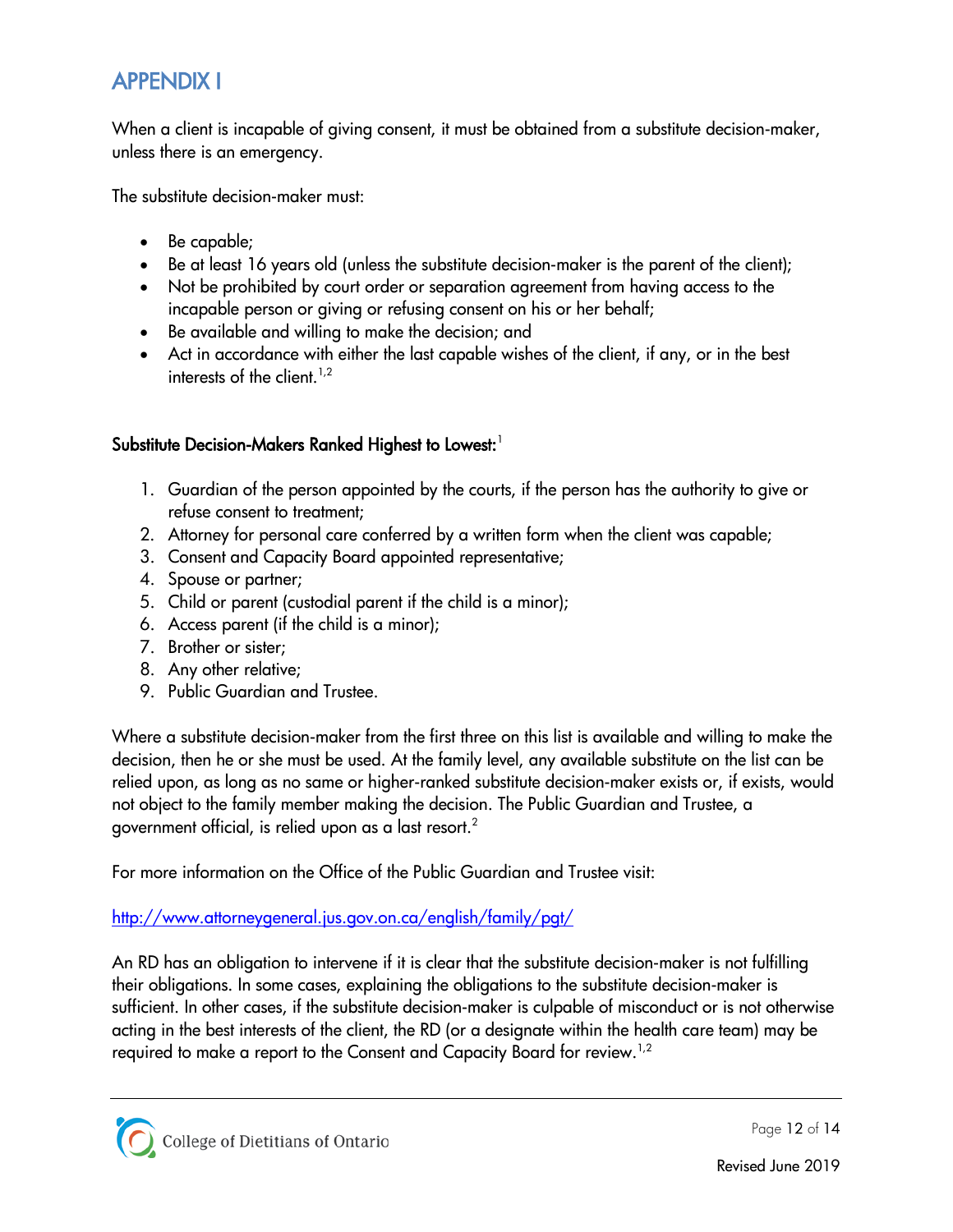1 Health Care Consent Act, 1996. Available from:<http://www.ontario.ca/laws/statute/96h02>

\_\_\_\_\_\_\_\_\_\_\_\_\_\_\_\_\_\_\_\_\_\_\_\_\_\_\_\_\_\_\_\_\_\_\_\_\_\_\_\_\_\_\_\_\_\_\_\_\_\_\_\_\_\_\_\_\_\_\_\_\_\_\_\_\_\_\_\_\_\_\_\_\_\_

2 Steinecke, R., & College of Dietitians of Ontario. (2015). Jurisprudence Handbook for Dietitians in Ontario, Chapters 6 & 7. Available from: [https://www.collegeofdietitians.org/Resources/Publications-](https://www.collegeofdietitians.org/Resources/Publications-CDO/Jurisprudence-Handbook-for-Dietitians-in-Ontario-(.aspx)[CDO/Jurisprudence-Handbook-for-Dietitians-in-Ontario-\(.aspx](https://www.collegeofdietitians.org/Resources/Publications-CDO/Jurisprudence-Handbook-for-Dietitians-in-Ontario-(.aspx)